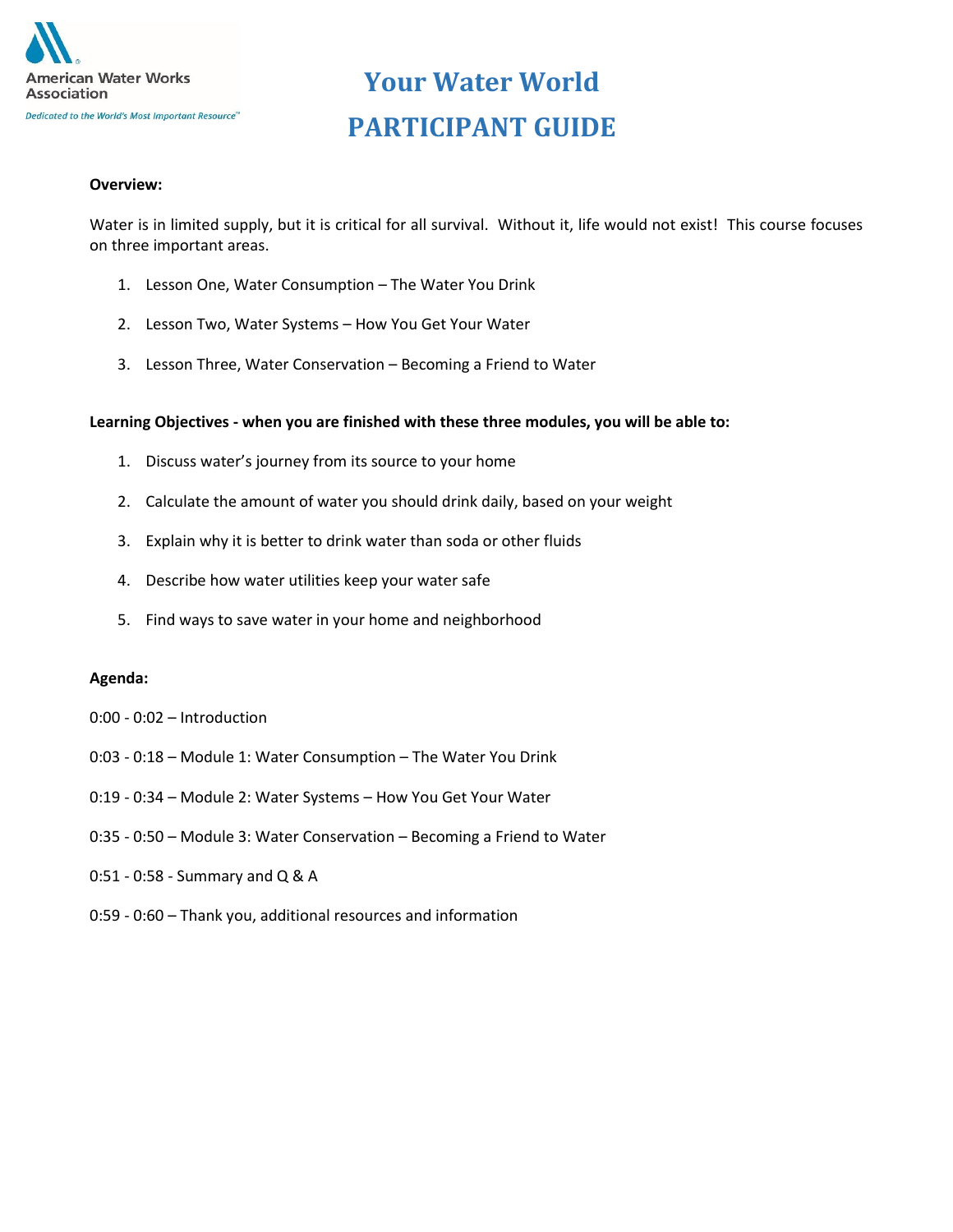

### **Activities for Module 1, Water Consumption – The Water You Drink**



- 1. I weigh  $\frac{r}{x''}$  pounds.
- 2. "X" pounds x 60% = ? pounds of water
- 3. ? pounds of water  $\div$  8 gallons of water = ??
- 4. ?? gallons of water x 16 cups = ??? cups of water in your body
- 5. There are ??? cups of water in my body.

So….how many cups of water are in your body?

### Tap vs. Bottled Water: Yearly Value

Drinking 5 gallons of water a week for a year:

What do you save per year if you drink tap water instead of bottled water?

- Tap water: \$2.60 per year
- Bottled water: \$312.00 per year

 $.5309.40$ 

What else could you buy with your savings instead of bottled water?

₩

₩

## \$309.40 Extra Dollars a Year???

What would you do with \$309.40 extra dollars a year?

- 1. Treat your little brother to a movie once a month for a year
- 2. Order one medium pizza & breadsticks every month for a year
- 3. Buy some new school clothes for \$309.40
- $4<sub>1</sub>$ Buy two tickets to a professional NBA game in your home town
- 5. Put it in the bank and add it to your college savings account
- 6. What else????
- 1. 5 gallons of tap water a week for a year costs = \_\_\_\_\_\_\_\_\_\_ per year
- 2. 5 gallons of bottled water a week for a year  $costs =$   $per year$
- 3. #1 minus #2 per year is equal to…..
- 4.  $\zeta$

Drinking tap water saves you \$\_\_\_\_\_\_\_\_ per year!

### **What could YOU spend your extra money on?**

|    | 2. $\qquad \qquad$ |  |
|----|--------------------|--|
|    |                    |  |
| 4. |                    |  |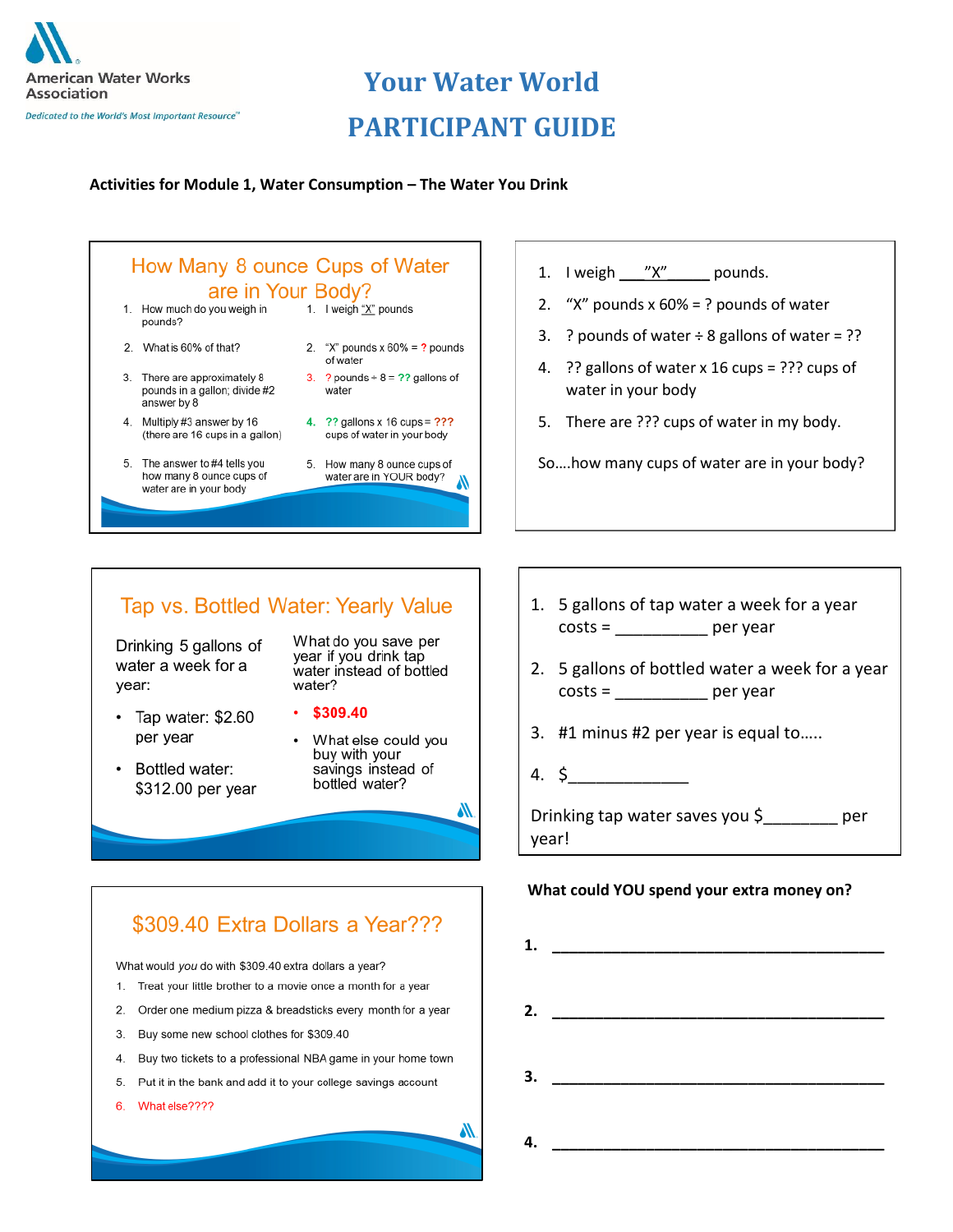

### **Activities for Module 2, Water Systems – How You Get Your Water**



A Typical Water System: From Source to Tap and Back





Water Treatment Water Storage and Distribution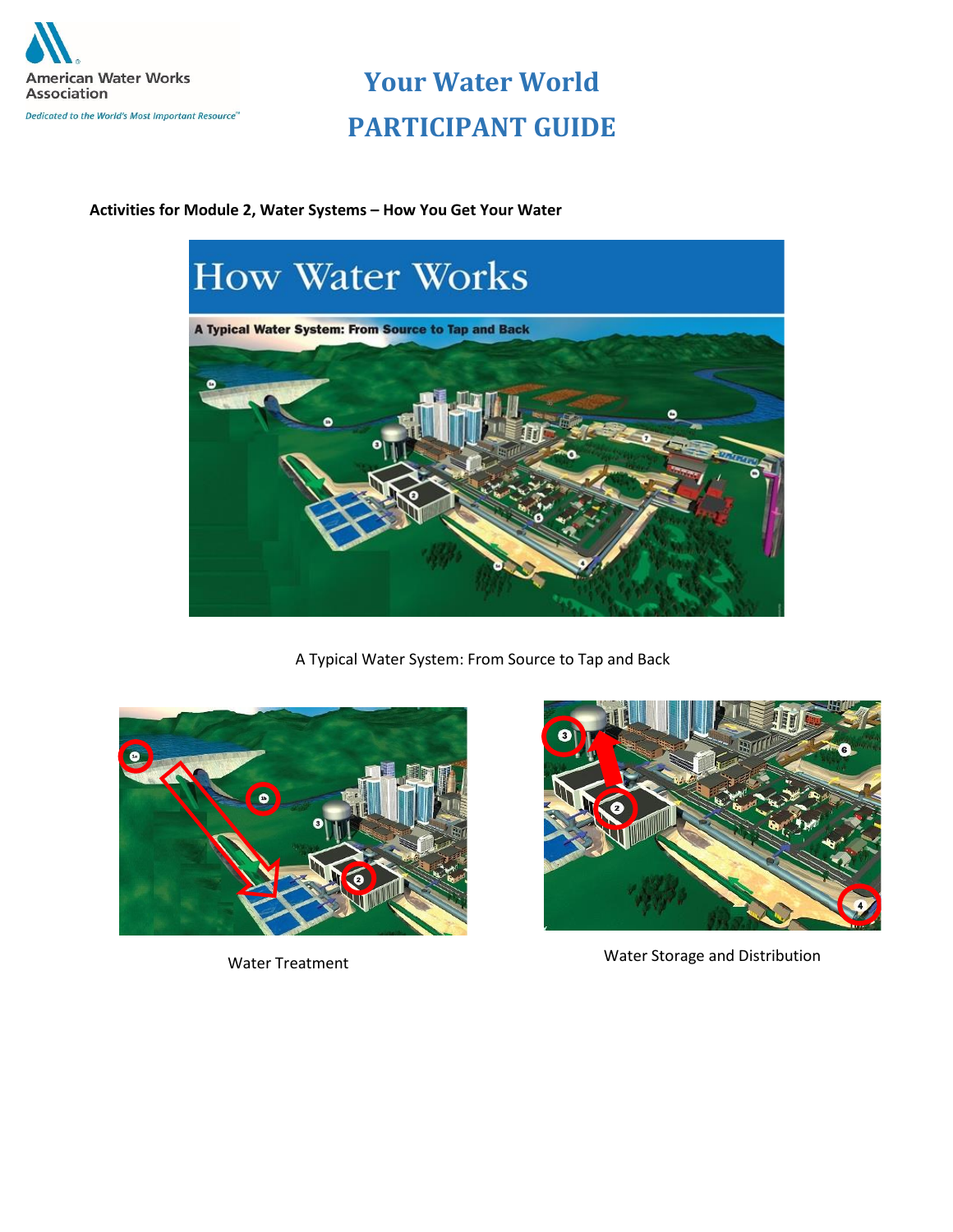

### **Activities for Module 3, Water Conservation – Becoming a Friend to Water**





How Can You Save Water In Your Home? How Can You Save Water In Your Neighborhood?



How Can You Save Water For Future Generations?

### **How could YOU become a "Friend to Water"?**